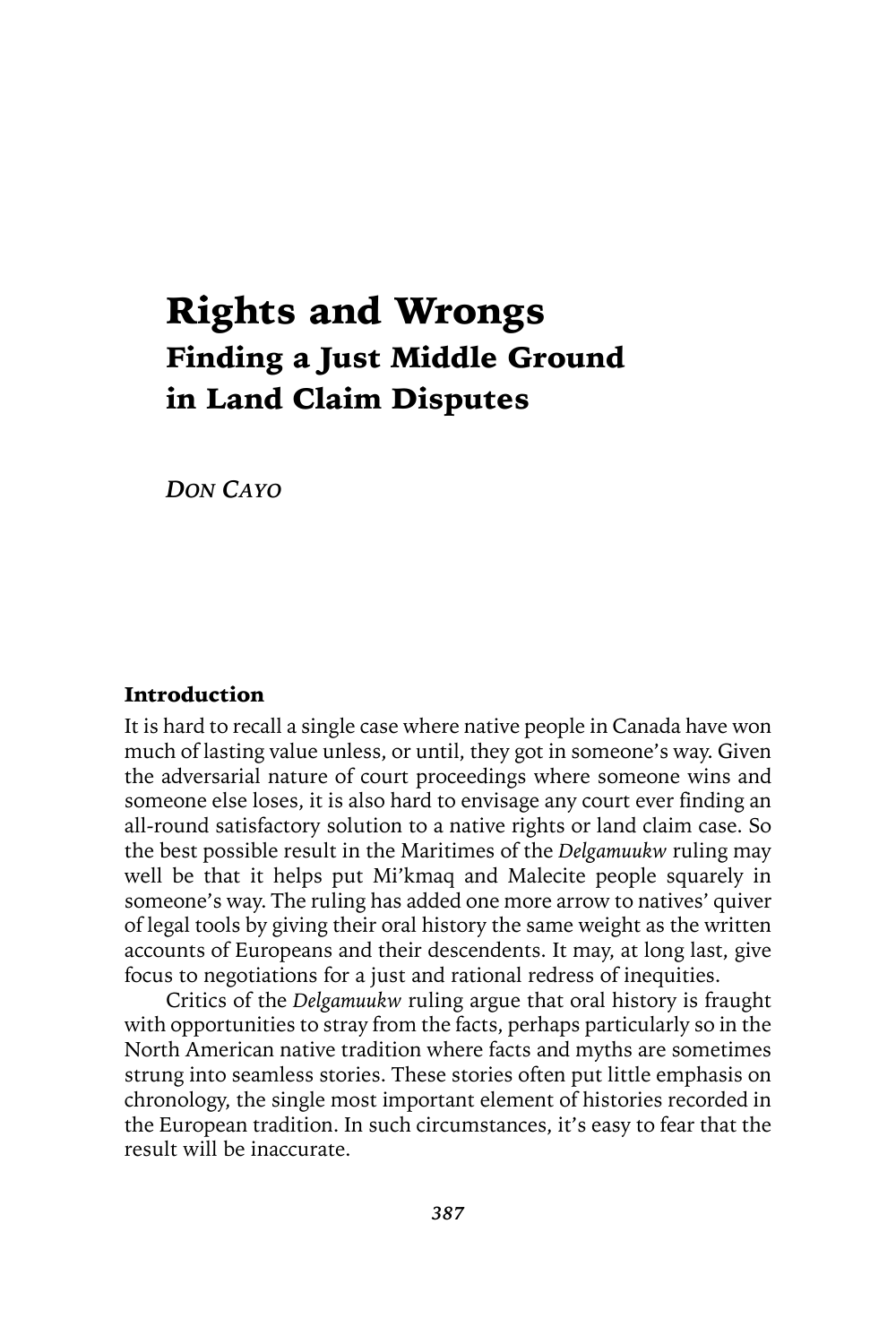But it's naïve to believe that written history is necessarily any more correct. At best, accounts recorded at the time that events were unfolding can be expected to reflect the big picture no more accurately than newspaper accounts of today. At worst, they may be seriously skewed by deliberate manipulation, ignorance or prejudice. And the fact that historic accounts are interpreted in different ways by today's scholars, all of them claiming great objectivity, speaks for itself. Do not expect to find revealed truth on the lips or in the books of any group of self-interested people.

Patricia Olive Dickason, a Canadian historian who made her mark in recent decades by being one of the first academics to seriously consider native views of past events, has written about and discussed with the author of this paper the distortions that arise when only the victors get to record history. The victorious invariably cast themselves as the heroes of the piece.

Even today, in an era where the vanquished at last finding their voice, the real story may remain elusive. While a new breed of native historians may be quite properly at odds with Euro-centric views, Dr. Dickason believes they may come no closer to objective truth.

The first volume of the *Royal Commission on Aboriginal Peoples* deals extensively with the unreliability of the written record. For example, in relation to some of the earlier treaties, which it found fraught with ambiguities and unresolved paradoxes, it says:

There is clear evidence that, at least at times, more got written down than was ever discussed with the aboriginals. And in some cases France talked about sovereignty only in discourse intended for the ears of competing European nations, never with natives who would have thrown them out.

So the prospect of the courts giving equal weight to competing versions of history need not be disturbing, providing they have the wisdom not to give total weight to any one account.

## Indisputable marginalization

There are, however, some historical and modern-day facts that are beyond dispute—the well-documented marginalization of many natives and their communities. And these inequalities have a longer history in the Maritimes, one of the first parts of Canada to be settled by Europeans and their descendents, than in many other regions. Natives have been confined to ever-shrinking reserves on generally unproductive land from the time of the first extensive European settlement following the American Revolution. Their specific woes may have changed, but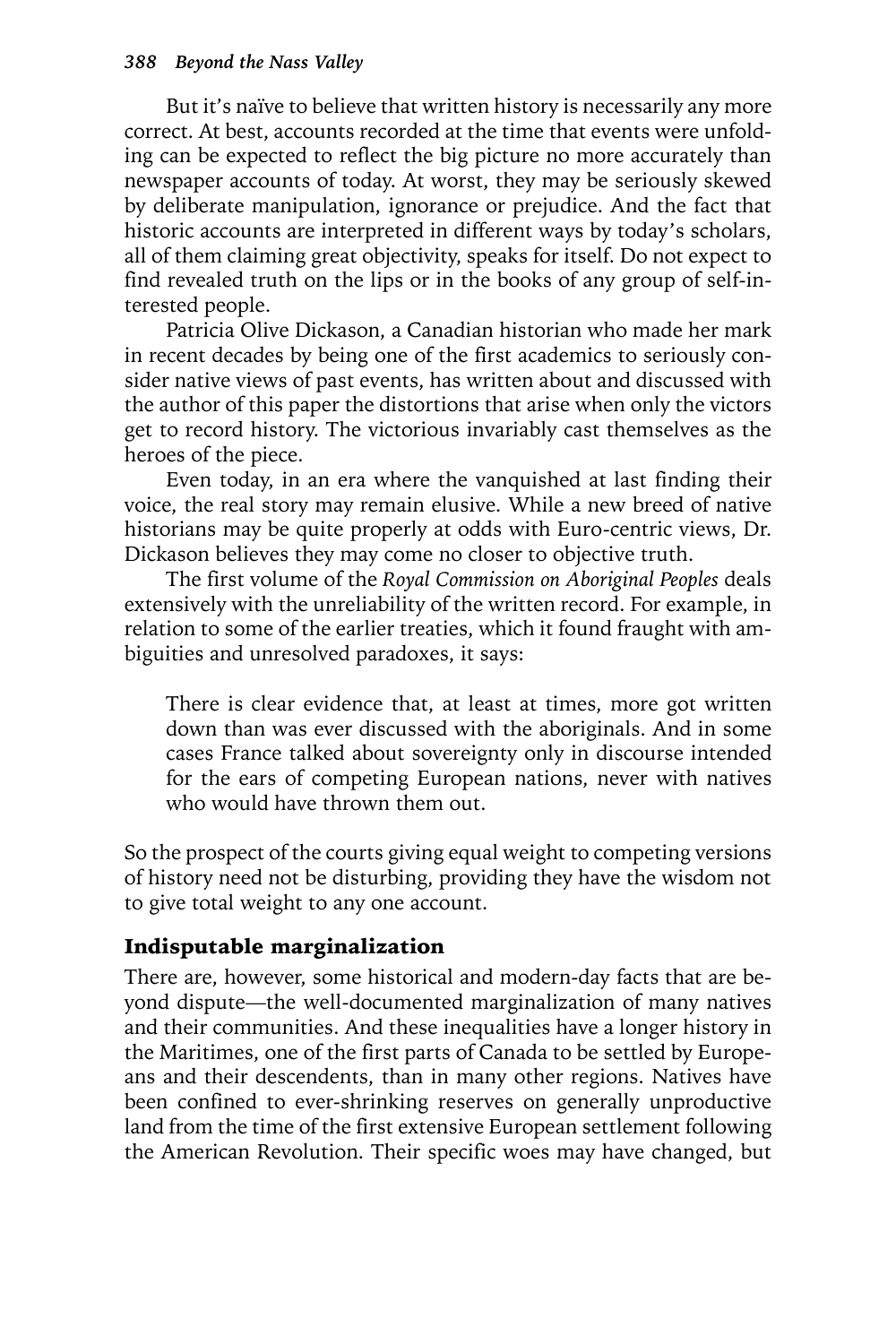their general plight has not been alleviated by the superficially generous federal policies of recent decades.

In general, native people who leave the reserve seem to integrate a little better into the Maritimes' mixed communities, which have none of the native ghettos that characterize many Western Canadian cities. But those who remain on reserves may be a little worse off, particularly when it comes to welfare and unemployment. The *Royal Commission on Aboriginal Peoples* found welfare rates on Maritime reserves to be the highest in the land—77 percent of reserve residents are on assistance at some point in any given year. Other indicators of Canada-wide dysfunction that are scattered throughout the five-volume report, or recorded elsewhere, are more or less indicative of the situation in the Maritimes:

- Indians live, on average, eight years less than other Canadians do, and it's twice as common for their babies to die.
- Indians get sick more often than other people do; they're three times more apt to be injured in a car crash; one-and-a-half times more likely to be injured in a fall.
- They are eight times more susceptible to dying in a fire; six or seven times more likely to drown. They are three times more likely to kill themselves; six times more likely to be killed by someone else. They're seven times more likely to be poisoned.
- 10 percent of Canadian natives live in homes without piped water—90 times the national rate. Their houses may often be inadequate, but each is home to 30 percent more people than average.
- The total amount of land set aside for Indians in Canada is less than the Navaho own in Arizona.
- 73 percent of native people say alcohol abuse is hurting their people; 59 percent say drug abuse; 44 percent say family violence; 34 percent say suicide; 29 percent say sexual abuse; 16 percent say rape.
- Cases of abuse against women and against elders—people barging in and demanding money, for example—were not seen as problems in the past but have increased sharply, perhaps because of more frequent reporting. In the words of the Royal Commission report: "Indian men, unemployed and idle, are constantly humiliated by having their families supported by the welfare system. The little work that does exist on many native reserves . . . is often awarded to women. A power struggle ensues when the native woman is the breadwinner, and the exercise of violence and intimidation may be the last resort of the down-trodden warrior."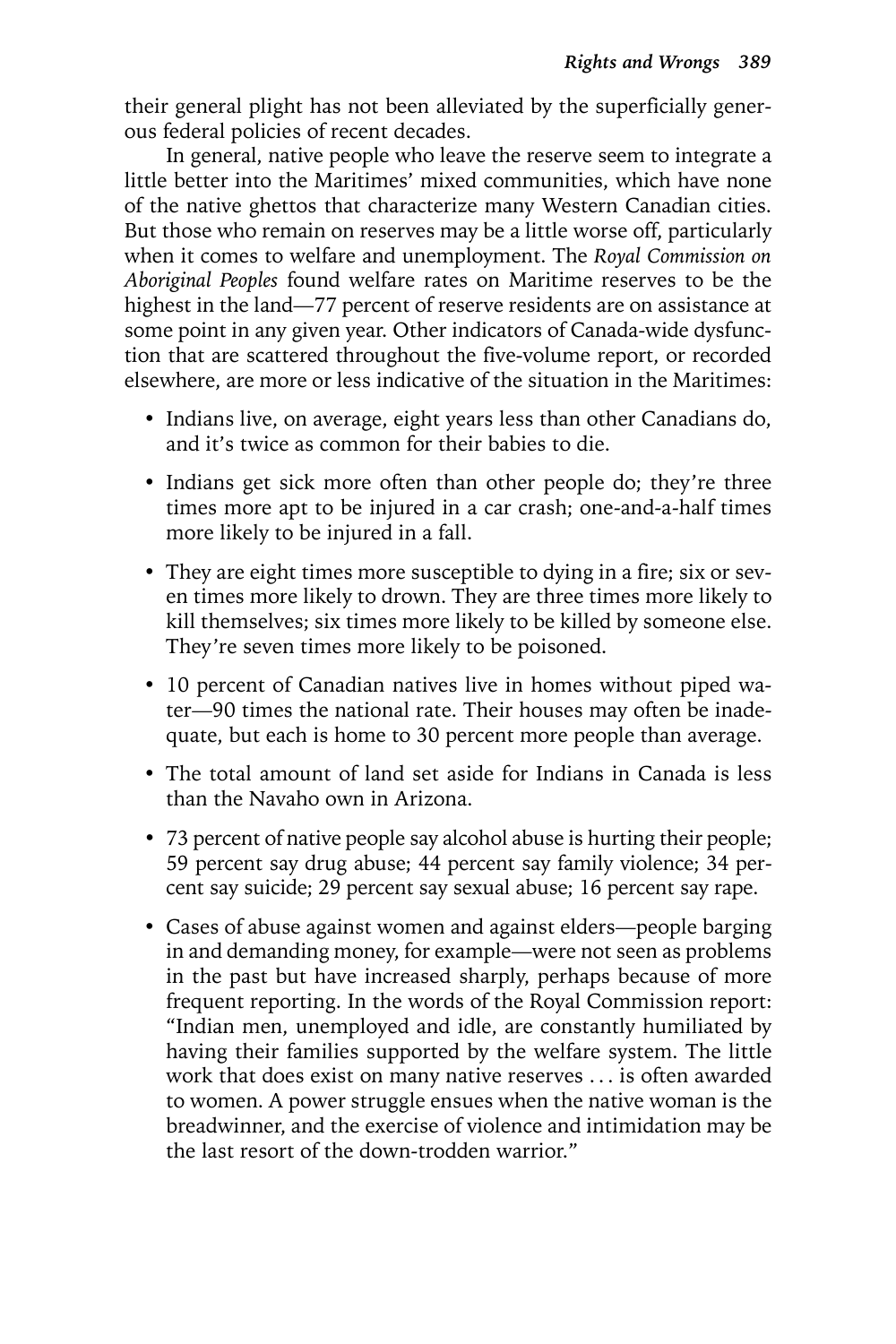- Only 31 percent of working-age Indians are employed. (The official unemployment rate makes the picture look a little better, but only because so many don't try to find work.)
- 65 percent of all working residents on reserves earn less than \$10,000 a year. And less than two percent of all Indians, one-ninth of the national average, have incomes of more than \$40,000. Overall, paycheques for Indians average about half as much as their non-native neighbours.
- Only 0. 6 percent of all natives have university degrees, compared with 4.4 percent for all Canadians.
- Native women are better educated than the men are, but no more likely to find work. And less than 16 percent of them earn \$20,000 a year or more, compared with almost 35 percent of their non-Aboriginal sisters.
- Only 1,015 Indians in Atlantic Canada, or eight percent, own businesses—the second-lowest percentage in Canada. And virtually all native businesses in the region are tiny: 34 percent have no employees and another 54 percent have fewer than five.

Reasons for these dysfunctions can be, and have been, debated endlessly. Theories include the view that many individuals, often tempted by perverse policies into unwise choices, are authors of their own fate because they fail to pursue the opportunities that could be open to them as Canadians. That may or may not be so. While we ought to examine the pathologies of dependence when considering policy approaches, the reasons do not matter when we are assessing the high cost of this dependence and dysfunction, not only to the natives on Maritime reserves but also to the broader communities that pay for their myriad social programs.

Likewise, the reasons—failure to pursue job opportunities, racism, indifference and ignorance, or lack of opportunity—do not much matter when we examine the indisputable fact that native people, especially those who live on reserves, have long been excluded from the broader economy throughout the Maritimes.

This reality was underlined in conversation two years ago with Pat Francis, a new, young and progressive chief of the 350-member Woodstock reserve in the St. John River Valley. As is the case on almost all Maritime reserves, the Chief could count on his fingers the number of band members who had jobs off the reserve. One of his responses to the resulting problem of massive unemployment was to first write to, then have an employee visit, more than 60 non-native businesses. Each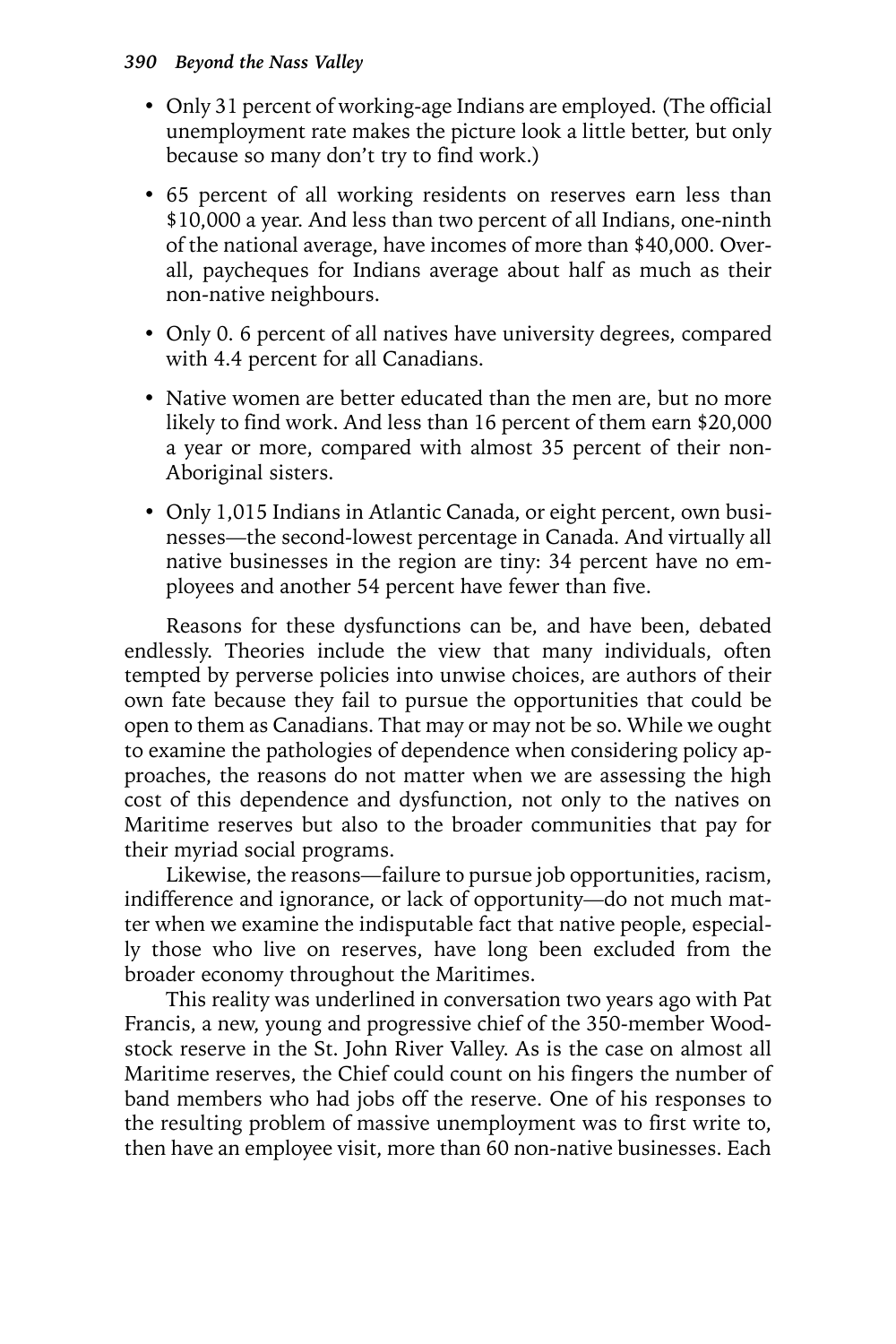business was offered a free native employee—the band would pay the full cost of the informal apprenticeship—for a period of several months. The idea was that if the employee developed the skills needed and proved valuable, a job offer would follow. The exercise resulted in just one employer agreeing to try the experiment. Subsequently, one native woman was hired as a part-time waitress.

To those of us who believe that prosperity is not a zero-sum game—that wealthy and productive neighbours can enhance each other's earning power—this situation is counter-productive. Not to mention the human cost of miring thousands of people in dependence, and the ever-growing price tag for largely ineffective social services.

## Little recent progress

Various native groups and leaders in the Maritimes have gone through the motions of making land claims in recent years. Aside from a few specific claims intended to recover compensation for fairly small patches of reserve land that can be proven to have been improperly appropriated by others, none have gone very far. None have had the backing of all Maritime natives and native groups, or even all in any one province. The provincial governments have, with only some very recent exceptions, shown little or no interest whatever in native issues and claims. And the federal government has not deigned that any of the claims to date were appropriate to be brought "to the table" for serious negotiation.

In scores of formal interviews and informal conversations with natives across New Brunswick, some of them senior leaders of groups that purport to have the authority to speak for all, I have heard a wide variety of land claim proposals. Frankly, some of them sound like piein-the-sky. Compared to cases that have been settled in other parts of the country, they seem to have little chance of succeeding in court, and no chance at all in negotiations. Claims include demands that the province's 8,000 or so native people be granted title to all of the land in New Brunswick; entitlement to 25 percent of all revenue from resource harvesting in the province; and the right to extract rent from non-native inhabitants.

Though no court precedent exists in the region, Maritime natives do have reason to hope they can establish a legal basis that their case is somewhat analogous to the situation in British Columbia—that they have never signed a treaty giving up their right to the land. A lower court in New Brunswick actually ruled in 1997 that this was the case. This judgment was thrown out on appeal, but only on the basis that the judge had weighed factors from his own knowledge and research rather than on the facts that were put before him. But the ruling, overturned or not, has dramatically changed the dynamics of the relationship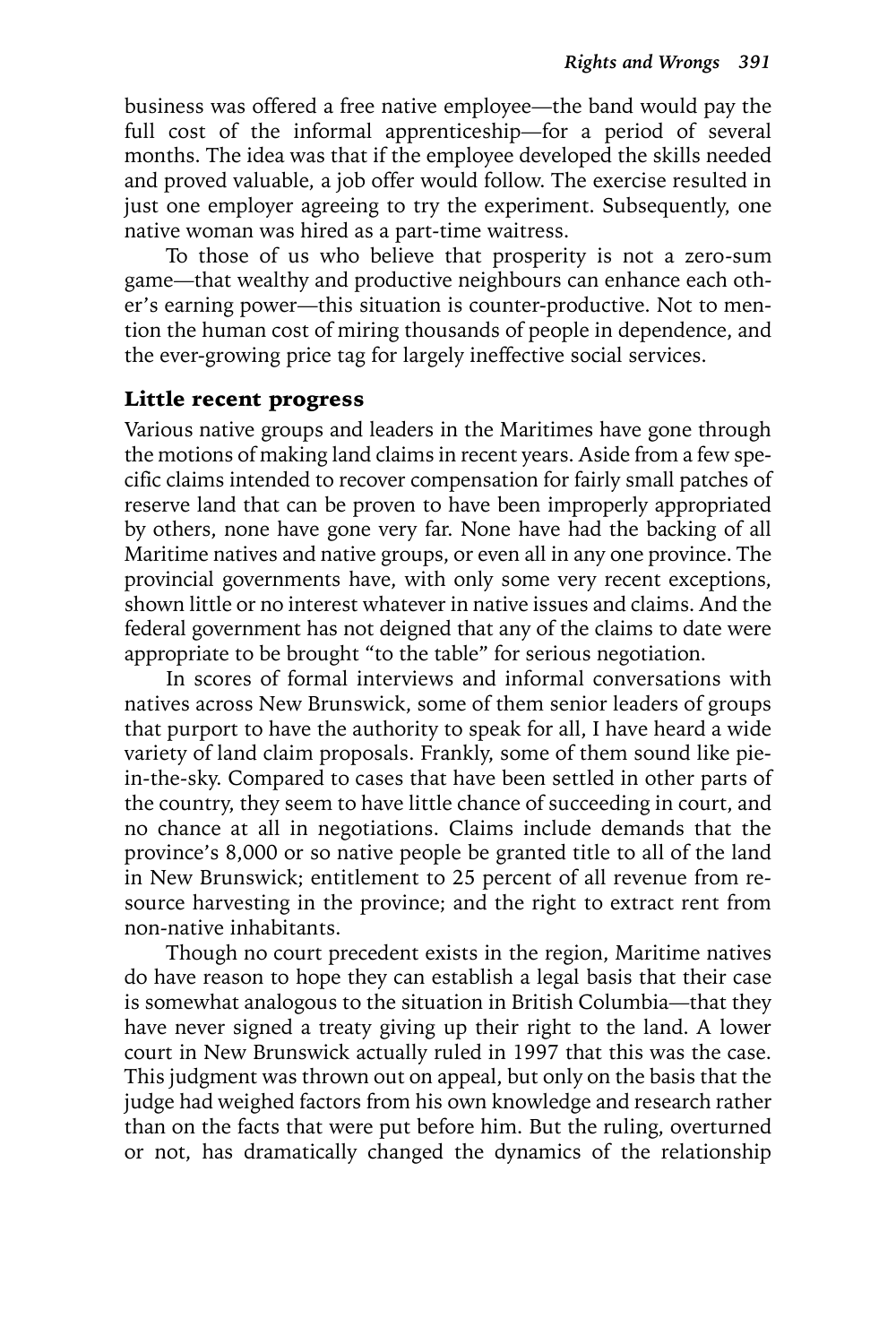between natives and non-natives in the province, and indeed throughout the Maritimes and parts of Quebec.

The case involved the right of natives to harvest wood from Crown land. During the several months between the ruling and the appeal, hundreds of native people took to the woods with their chainsaws. Despite the appeal court ruling, they continued to cut down trees.

Significantly, the provincial government and the huge New Brunswick forest industry began to take native issues and native claims more seriously. Several interim agreements have been reached with almost every band in the province, each allowing native people to harvest and sell specified amounts of wood. And the province appointed two respected jurists to study the situation and report back with recommendations for longer-term action.

The interim logging agreements are unsatisfactory to most natives, who believe they should have greater access to wood, as well as to the forest industry, which is worried about any cutting that does not fit within carefully drafted long-range plans. New Brunswick's forests are already logged to the limit, right to the edge of unsustainability. There is simply no room for additional cutters who aren't integrated into existing forest management plans.

The presence of native people in the woods and the very real threat that the court might grant them the right to stay—a threat that may be intensified by the *Delgamuukw* decision—places natives in someone's way, perhaps for the first time since the Malecite people sided with George Washington. They are in the way of the provincial government and logging interests like the influential Irving family of Saint John. And both the industry and the government are showing unprecedented willingness to talk with them.

Natives across provincial borders in parts of Quebec and Nova Scotia are also taking to Crown land with their chainsaws, although the activity is at this point on a smaller scale. But the Nova Scotia government, in particular, seems to be taking notice.

The talks taking place are neither comprehensive nor particularly well advanced. But they ought to be welcomed as the first attempts in modern memory to bring Maritime native people into the broader economy.

It seems clear from even a casual survey of the geography and settlement patterns of the Maritimes that it is politically impossible to turn over huge swaths of territory to a group of people out-numbered more than 100-to-1 by their non-native neighbours. The region is simply too densely populated. And even the more militant among Maritime natives concede that their neighbours are here to stay.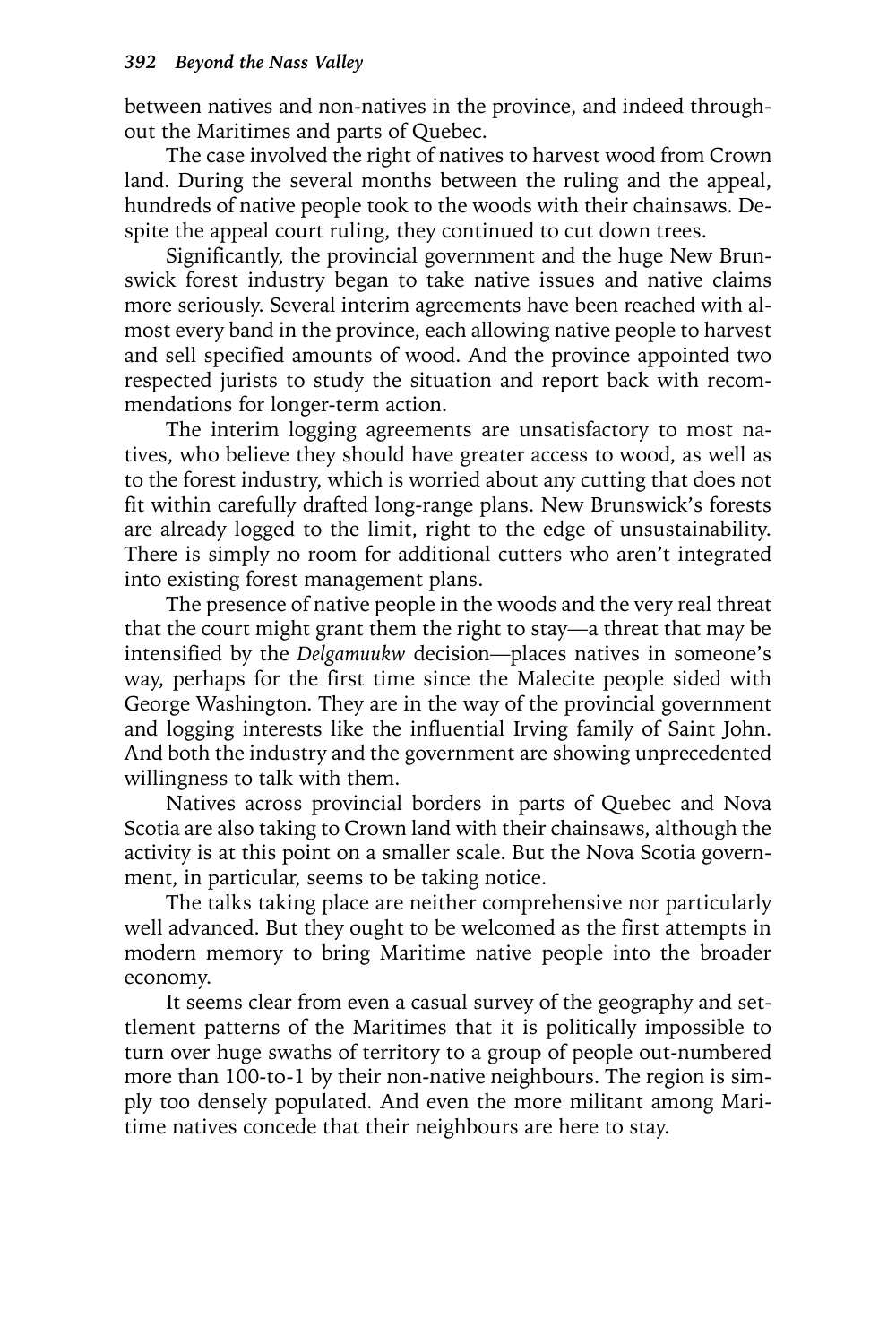There are relatively large blocks of unsettled forestland in both New Brunswick and Nova Scotia. All of them are privately owned, designated as protected land, or leased by the Crown to forestry companies. The fishery is equally crowded with fewer geographic set-asides, but with quotas pushing the boundaries of sustainability and fully exploited by individual fishermen and fishing companies that have a legal right to do so.

If some form of involvement in the region's resource industries is the favoured way to give native people some access to an economy beyond their small and sparsely endowed reserves, then some form of comanagement strategy seems to be the most practical answer. Co-management has proved effective in other parts of Canada, nowhere more so than in northwestern Saskatchewan, where the Meadow Lake Tribal Council is involved in the hugely successful management of 2.2 million hectares of Crown forest land.

Some reserves are making strides by adapting what is seen as a traditional approach of communal management to modern industries. The Conne River band of southern Newfoundland, for example, has virtually eradicated unemployment in an area traditionally starved for jobs. Band-owned enterprises include traditional trapping and crafts; out-fitting and eco-tourism; retailing; logging and milling; aquaculture and farming; and providing Internet and cable television service well beyond the boundaries of the reserve.

While this experiment is successful, it is also quite new. Given the widespread failure of communitarian economic management in many parts of the world, however, the jury is out as to how long it can continue to prosper.

The Meadow Lake model is an illustration of a graceful transition from community ownership to entrepreneurial individualism. It was designed from the outset to be what organizers call "a self-destructing co-operative." In communities with no tradition of entrepreneurship and where virtually no one had money to invest, the tribal council kickstarted what has grown into a huge and environmentally friendly logging industry by buying all of the equipment needed and training people to operate it. But, as fast as skills were sufficiently developed and financing could be arranged, individual components of the operation were sold off to scores of different owners.

The centrepiece of the project was a deal between the tribal council and about 100 non-native employees to buy a money-losing, Crownowned sawmill. The province was eager to sell, and the band exploited that eagerness by leveraging a co-management agreement for the 2.2 million hectares of land. Since that time, they have brought in a new